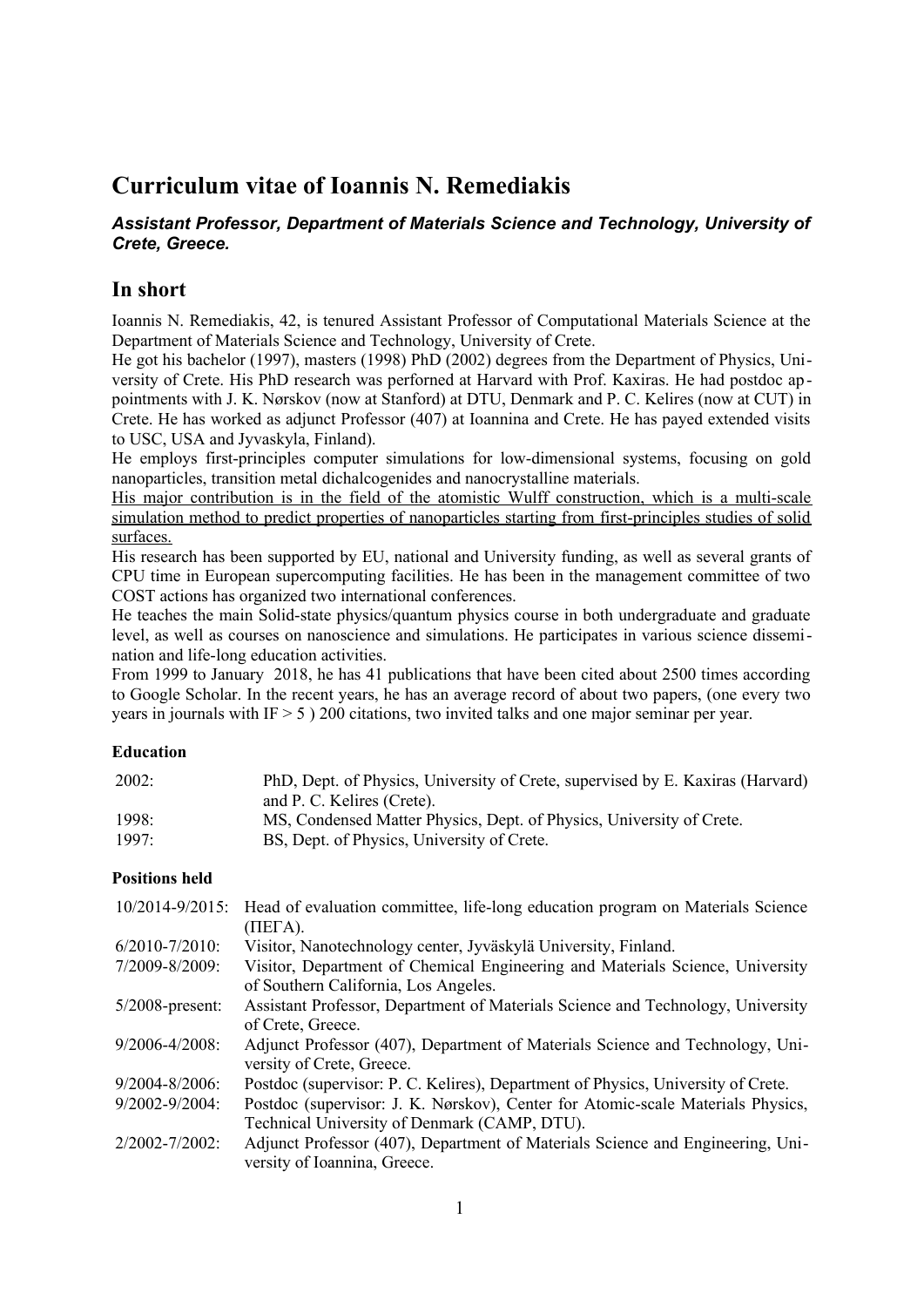2/1999-3/2001: Research Assistant (supervisor: E. Kaxiras), Division of Engineering and Applied Sciences, Harvard University, USA.

# **Community service**

- Member of the International organizing committee, Advnces in Photocatalysis and energy materials 2017, Heraklion, 14-16/7/2017.
- Conference organizer, "Multi-Functional Nano-Carbon Composite Materials", October 19-20, 2016, Heraklion, Crete.
- Member of the organizing committee, 30th Pan-hellenic Conference on Solid-State Physics and Materials Science, Heraklion, Crete, Sep. 2014.
- Workshop organizer, "Metal nanoparticles for advanced materials: From theory to practice", 1-3 October, 2012, Heraklion, Crete, Greece
- Member of the organizing committee, 6th Specialist Meeting on Amorphous Carbon, Heraklion, Sep. 2006.
- Have reviewed manuscripts for the following Journals: Advanced Materials, Angewandte Chemie, Applied Catalysis, Beilstein Journal of Nanotechnology, Catalysis Letters, ChemPhysChem, Chemical Physics Letters, Chemistry of Materials, Journal of the American Chemical Society, Journal of Catalysis, Journal of Chemical Physics, Journal of Colloid and Interface Science, Journal of Physical Chemistry, Materials, Materials Science and Engineering B, Physical Review B, Physical Review Letters, Small, Solid State Electronics, Surface and Coatings Technology, Surface Science, Surface Science Reports.
- Have reviewed grant proposals for the Greek General Secretariat for Research and Technology, the German Research Foundation (DFG), the ACS Petroleum fund of USA the National Fund for Scientific Research (FNRS) of Belgium, Cy-Tera supercomputer center, and PRACE high-perforamnce computing organization.

#### **Research support and awards**

- 2017-2018: ΕΛΙΔΕΚ scholarship for PhD student D. Davelou.
- 2016-2020: COST Action CA15107: Multi-Functional Nano-Carbon Composite Materials Network (MultiComp). Member of the Management Committee.
- 2013-: Graphene Flagship. Member of the University of Crete group.
- 2010-2015: ERC starting grant Bio2chem-d (Grant Number: 258406, PI: Dr. N. Lopez).
- 2015: Life-Long learning program (ΠΕΓΑ: Επιστήμη Υλικών για Προηγμένες Τεχνολογίες), vice-chair (PI: K. Velonia).
- 2014-2015: Cy-tera high-performace computing grant (12 months, ca. 100000 CPu hours) after peer-review. Project: "First-principles calculations for MoS2 nanostructures".
- 2018, 2012, 2010, 2008, 2012: Univ. of Crete Research Committee "small" and "big" programs.
- 2010-2014: COST action MP0901: "Designing novel materials for nanodevices: From Theory to Practice". Member of the Scientific committee and Management Committee.
- 2010: HPC-Europa2 grant of CPU time in one of Europe's largest supercomputers at Espoo,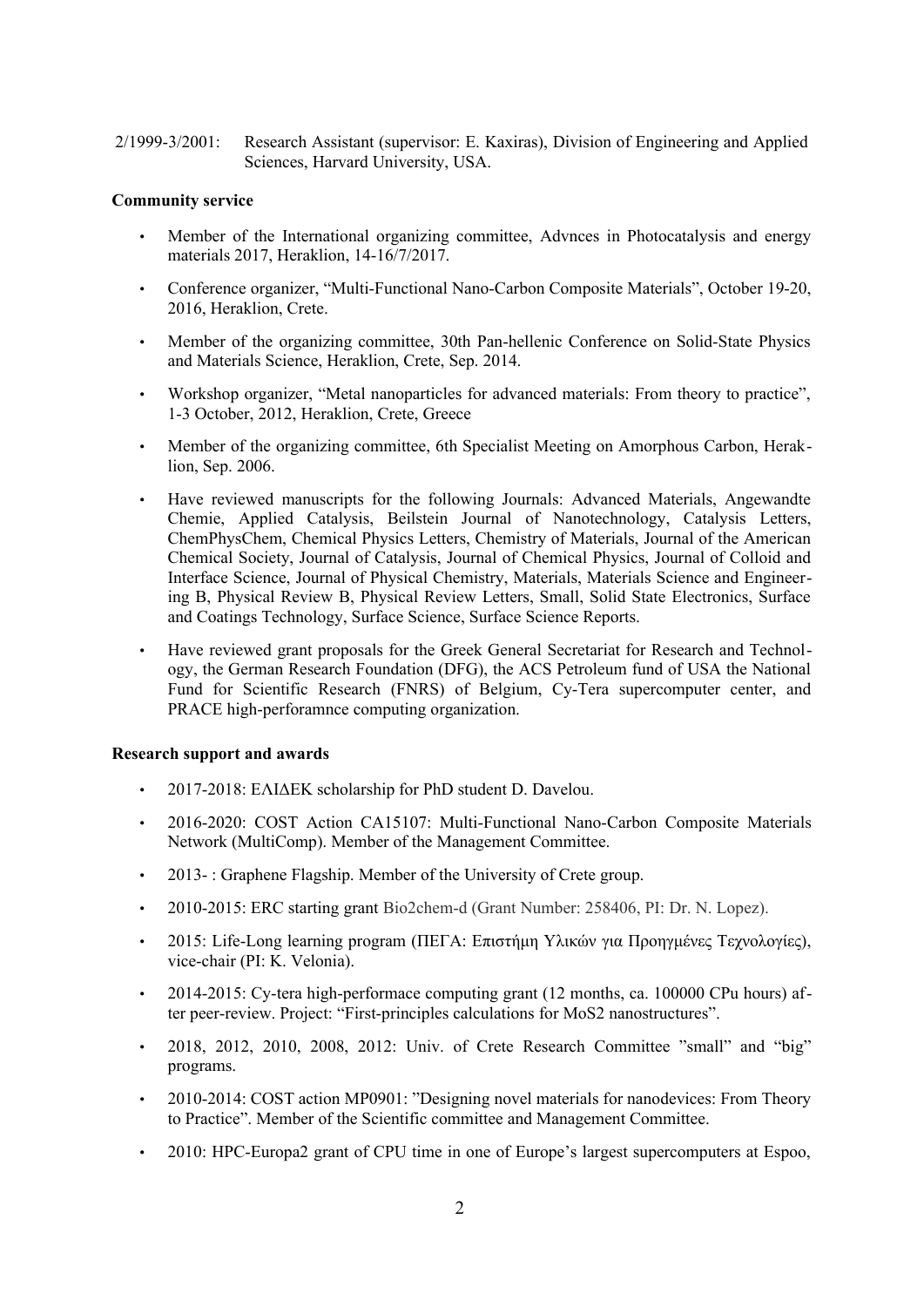Finland.

- 2010: HPC-Europa2 travel grant: "Surface tension of Si in the presence of volatile organic compounds".
- Best student presentation award for symposium A of EMRS Fall meeting to G. D. Barmparis, Warsaw, Poland, Sep. 2011 and to C. Motsanos in Panhellenic Conference in Solid-State Physics, Heraklion, Sep. 2008.

#### **Publications In Peer-reviewed Journals (only papers after 2005 are shown)**

- 1. *Ammonia synthesis from first-principles calculations*, K. Honkala, A. Hellman, I. N. Remediakis, A. Logadottir, A. Carlsson, S. Dahl, C.H. Christensen and J. K. Nørskov, *Science*, **307** 558 (2005).
- 2. \**CO oxidation on rutile-supported Au nanoparticles* , I. N. Remediakis, N. Lopez and J. K. Nørskov, *Angew. Chem. Int. Ed.* **44**, 1824 (2005).
- 3. *CO oxidation on gold nanoparticles: Theoretical studies*, I. N. Remediakis, N. Lopez and J. K. Nørskov, *Appl. Catal. A: General*, **291**, 13 (2005).
- 4. *Insights into ammonia synthesis from first principles*, A. Hellman, K. Honkala, I. N. Remediakis, A. Logadottir, A. Carlsson, S. Dahl, C.H. Christensen and J. K. Nørskov, *Surf. Sci.*, **600**, 4264 (2006).
- 5. *Insights into the fracture mechanisms and strength of amorphous and nanocomposite carbon*, M.G. Fyta, I.N. Remediakis, P.C. Kelires and D.A. Papaconstantopoulos, *Phys. Rev. Lett.*, **96**, 185503 (2006).
- 6. *Insights into the Shape and Faceting of Embedded Si/ α*−¿ ¿ *SiO* <sup>2</sup> *Nanocrystals*, C. Hadjisavvas, I. N. Remediakis and P. C. Kelires, *Phys. Rev. B*, **74**, 165419 (2006).
- 7. *Probing the Structure and Energetics of Dislocation Cores in SiGe Alloys through Monte Carlo Simulations*, I. N. Remediakis, D. E. Jesson and P. C. Kelires, *Phys. Rev. Lett.*, **97**, 255502 (2006).
- 8. *Atomic and electronic structure of crystalline-amorphous carbon interfaces*, G. Kopidakis, I. N. Remediakis, M. G. Fyta and P. C. Kelires, *Diam. Rel. Mat.*, **16**, 1875 (2007).
- 9. *Structure, elastic properties and strength of amorphous and nanocomposite carbon*, I. N. Remediakis, M. G. Fyta, C. Mathioudakis, G. Kopidakis and P. C. Kelires, *Diam. Rel. Mat.*, **16**, 1835 (2007).
- 10. *Structure sensitivity of the methanation reaction: H* <sup>2</sup> *-induced CO dissociation on nickel surfaces*, M.P. Andersson, F. Abild-Pedersen, I.N. Remediakis, T. Bligaard, G. Jones, J. Engbæk, O. Lytken, S. Horch, J.H. Nielsen, J. Sehested, J.R. Rostrup-Nielsen, J.K. Nørskov and I. Chorkendorff, *J. Catal.* **255**, 6 (2008).
- 11. *Softening of ultra-nanocrystalline diamond at very small grain sizes*, I. N. Remediakis, G. Kopidakis and P. C. Kelires, *Acta Materialia*, **56**, 5340 (2008).
- 12. *Ammonia synthesis and decomposition on a Ru-based catalyst modeled by first-principles*, A. Hellman, K. Honkala, I. N. Remediakis, A. Logadottir, A. Carlsson, S. Dahl, C. H. Christensen, and J. K. Nørskov Surface Science, **603**, 1731 (2009).
- 13. *Mechanical Response of Nanocrystalline Materials from Atomistic Simulations*, N. V. Galanis, I. N. Remediakis and G. Kopidakis, *Physica Status Solidi*, **7**, 1372 (2010).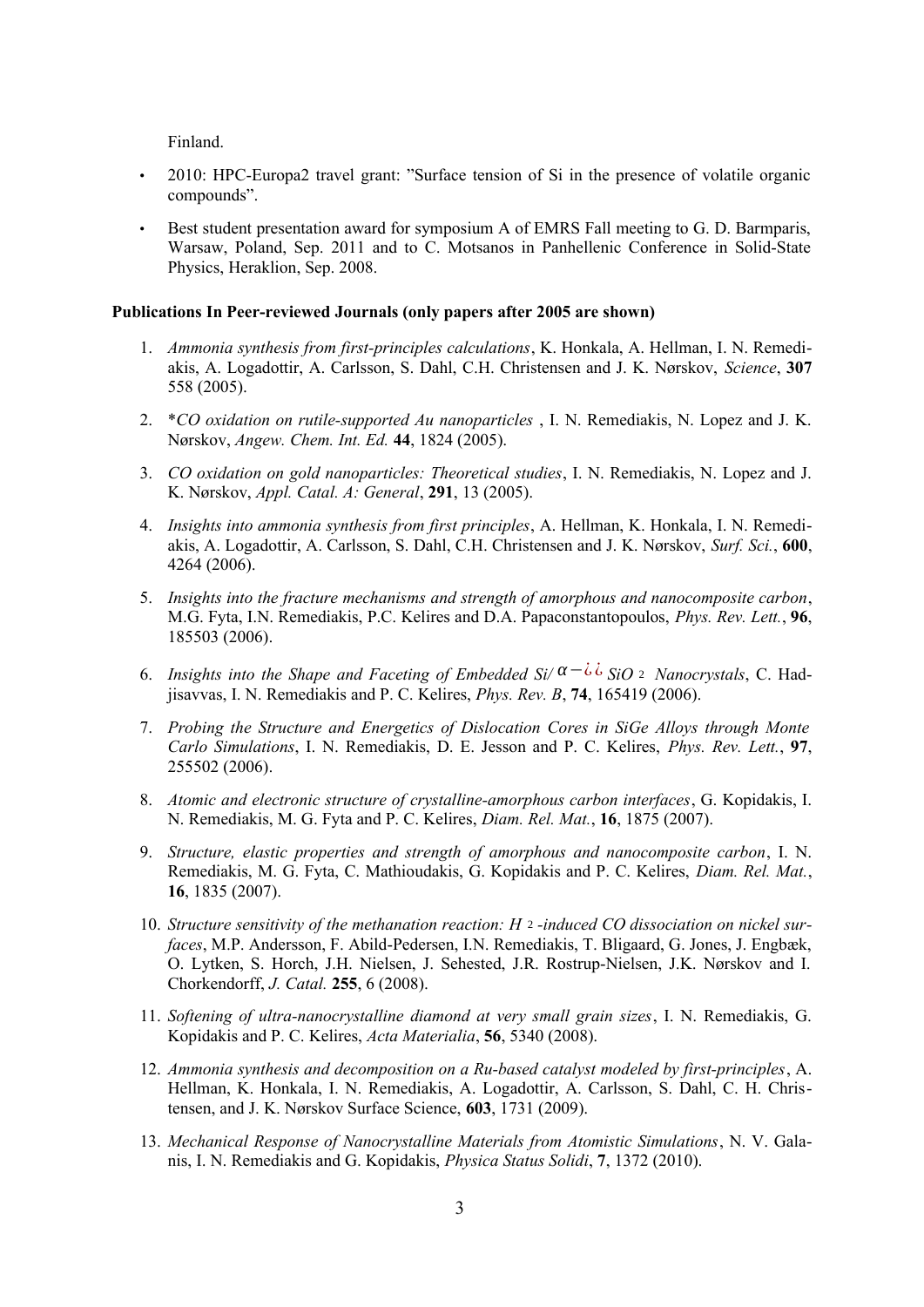- 14. *Carbon-based nanostructured composite films: elastomechanical and optoelec- tronic properties from computer simulations*, M. Fyta, C. Mathioudakis, I. N. Remediakis, P. C. Kelires, Surf. Coat. Tech., **206**, 696 (2011).
- 15. *Ordering mechanisms in epitaxial SiGe nanoislands*, G. Vantarakis, I. N. Remediakis and P. C. Kelires, *Phys. Rev. Lett.*, **108**, 176102 (2012).
- 16. *Dependence on CO adsorption of the shapes of multifaceted gold nanoparticles: A density functional theory*, G. D. Barmparis and I. N. Remediakis, *Phys. Rev. B* **86**, 085457 (2012).
- 17. *Thiolate adsorption on Au(hkl) and equilibrium shape of large thiolate-covered gold nanoparticles*, G. D. Barmparis, K. Honkala and I. N. Remediakis, *J. Chem. Phys.* **138**, 064702 (2013).
- 18. *Structure and mechanical properties of ultra-nanocrystalline diamond and nanocrystalline Cu from atomistic simulations*, N. V. Galanis, I. N. Remediakis and G. Kopidakis, *Mech. Mater.* **67**, 79 (2013).
- 19. *Silver Nanoparticles for Olefin Production: New Insights into the Mechanistic Description of Propyne Hydrogenation* G/ Vilé, D/ Baudouin, I. N. Remediakis, C. Copéret, Núria López, J. P'erez-Ramirez, *ChemCatChem*, **5**, 3750 (2013).
- 20. *Expanding and Reducing Complexity in Materials Science Models with Relevance in Catalysis and Energy*, K. Honkala,Z. Łodziana, I. N. Remediakis,N. Lopez, Topics in Catalysis **57**, 14-24 (2014).
- 21. *MoS* <sup>2</sup> *Nanostructures: Semiconductors with Metallic Edges*, D. Davelou, G. Kopidakis, G. Kioseoglou, I. N. Remediakis, Fast-track Communication, *Solid State Commun.*, **192**, 42-46  $(2014)$ .
- 22. \**Nanoparticle shapes by using Wulff constructions and first-principles calculations* , G. D. Barmparis, Z. Lodziana, N. Lopez and I. N. Remediakis *Beilstein J. Nanotechn.* **6**, 361-368 (2015).
- 23. *Strain engineering of electronic properties of transition metal dichalcogenide monolayers*, A. E. Maniadaki, G. Kopidakis, I. N. Remediakis, *Solid State Commun.*, **227**, 33-39 (2016).
- 24. *Shape-Dependent Single-Electron Levels for Au Nanoparticles*, G. D. Barmparis, G. Kopidakis, I. N. Remediakis, *Materials*, **9**, 301 (2016).
- 25. *Shape Control in Concave Metal Nanoparticles by Etching*, Q Li, M Rellan-Pineiro, N Almora-Barrios, M Garcia-Rates, I Remediakis, N. Lopez, *Nanoscale*, **9**, 13089 (2017).
- 26. *Nanoribbon edges of transition-metal dichalcogenides: stability and electronic Properties*, D Davelou, G Kopidakis, E Kaxiras, IN Remediakis, *Phys. Rev. B*, 96 (16), 165436 (2017).
- 27. *Shape Control in Gold Nanoparticles by N-Containing Ligands: Insights from Density Functional Theory and Wulff Constructions,* M Domingo, M Shahrokhi, IN Remediakis, N Lopez, Τopics in Catalysis, 1-7 (2018).

#### **Citations**

According to Google Scholar (accessed Jan. 31, 2018), my publications have 2560 total citations, 1344 of which came after 2013. Hirsch index is h=20. The three most cited papers are Science, 307 558 (2005) (628 citations), Angew. Chem. Int. Ed. 44, 1824 (2005) (401 citations) and J. Catal., 232, 432 (2008) (308 citations).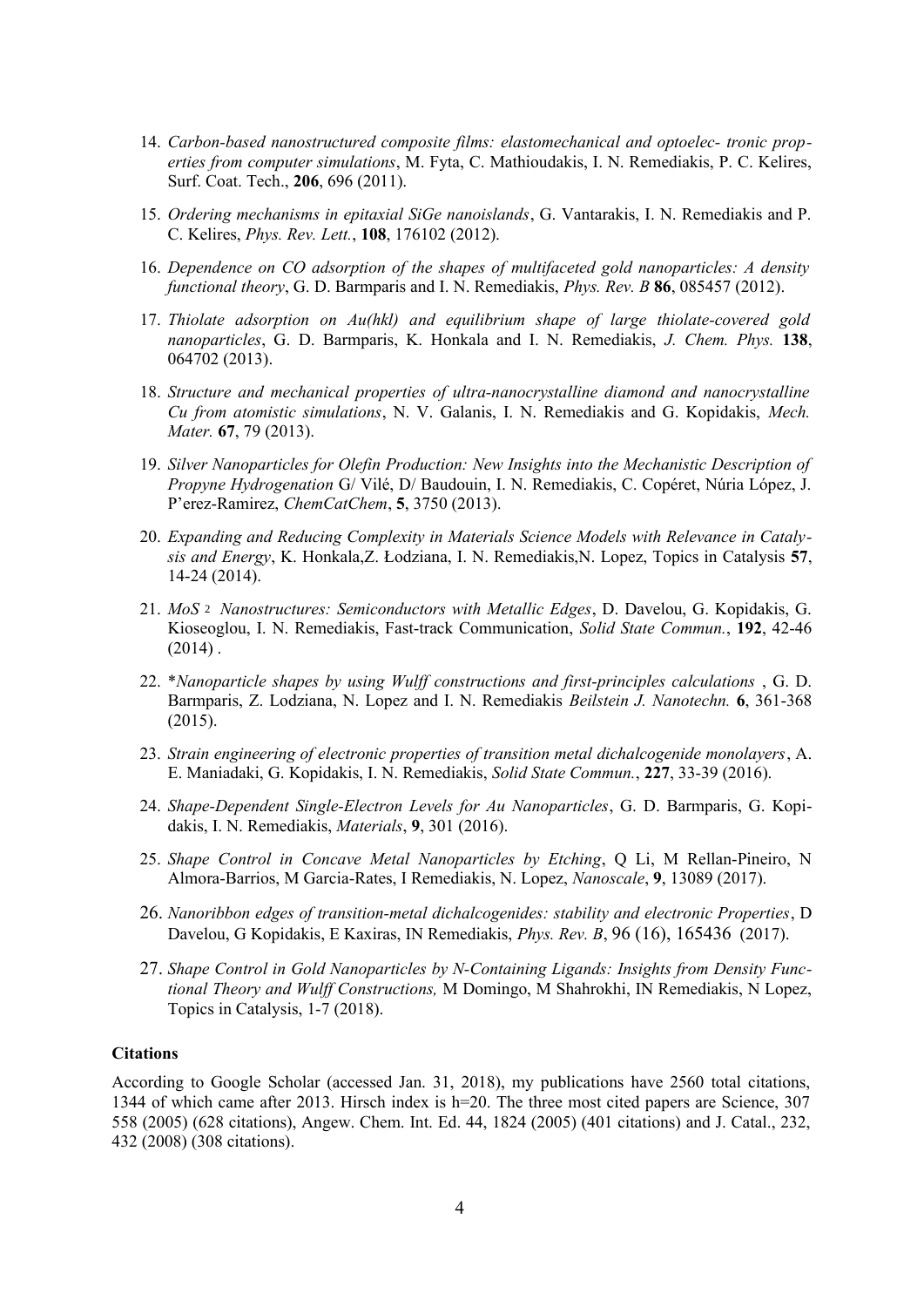# **Conferences**

18 invited talks and 73 contributed talks/posters in internatiopnal conferences/worskshops, 16 seminars/colloquia at Universities and research centers. Most recent invited presentations:

- 1. *Introduction to modeling of materials*, invited lecturer at "Nanocomposites characterization and properties" (summer school for advanced PhD students and postdocs), University of Bialystok, Poland, 12-15/6/2017.
- 2. *Electronic structure of metal nanoparticles and metallic edges of 2D materials*, Towards Reality in Nanoscale Materials IX, Levi, Finland, 13-16/2/2017.
- 3. *Modelling the shape and properties of gold nanoparticles*, 2nd Krakow Meeting on Concepts related to Energy, Polish Academy of Sciences, Institute of Nuclear Physics, 24-25/5/2016.
- 4. *Shape and properties of metal nanoparticles from first-principles simulations: a multi-scale scheme* Mathematical and Computational Techniques for Molecular Systems, IACM, FORTH, Heraklion 16-18/9/15.
- 5. *First-principles studies of metal nanoparticles and semiconductornanoribbons with metallic edges* AdvPhotoCat 2015, Iasi, Romania, 6-8/7/2015.
- 6. *Atomistic Wulff constructions for metal nanoparticles*, Israel-Greece joint meeting on nanotechnology and bionanoscience, Weizmann Institute of Science, Israel, 20-23/10/2014.
- 7. *Transparent transition metal oxides and chalcogenides from Density-Functional calculations: case studies*, 5th International Symposium on Transparent Conductive Materials (TCM14), Chania, 12-17/10/2014.

# **Career path**

- 1. 5/2008-: Assistant Professor, Department of Materials Science and Technology, University of Crete, Greece
- Co-directing (with G. Kopidakis) of a research group in theoretical and computational Materials Science. The group consists of about ten researchers (group web site: ttp://theory.materials.uoc.gr).
- Supervision of PhD theses of G. Barmparis (2012, currently in his second postdoc) "Environment-dependent shape and properties of gold nanoparticles: a first principles study", D. Davelou (started in 2015) and D. Stefanakis (started in 2016).
- Supervision of masters theses of P. Kotsopoulou (2014): "Theoretical study of alkanethiols adsorbed on complex gold surfaces", D. Davelou (2015): "Theoretical and comparative study of low-dimensional transition-metal dichalcogenide structures", A. Raptakis (2016): "Single – Electron Quantum States in Gold Nanostructures", M. Minotakis (started in 2016), N.- R. Vrithias (started in 2016) and A. Mpoumpaki (started in 2017).
- Supervision of diploma theses of C. Motsanos (2010, currently self-employed): "Theoretical study of super-hard Rhenium Borides", K. Moratis (2011, currently phd student): "Theoretical study of CaCO <sup>3</sup> allotropes, V. Markoulaki (2013, currently Masters student), "Bandstructure and optical properties of MoS <sup>2</sup> from first-principles calculations", D. Davelou (2014): "Electronic and optical properties of one-dimensional MoS <sup>2</sup> ", M. Minotakis (2016): "Density Functional Theory Calculations For 2-D Transition Metal Dichalcogenides Alloys".
- Setup and teaching of four new courses in the Department: "Materials Theory" (core graduate